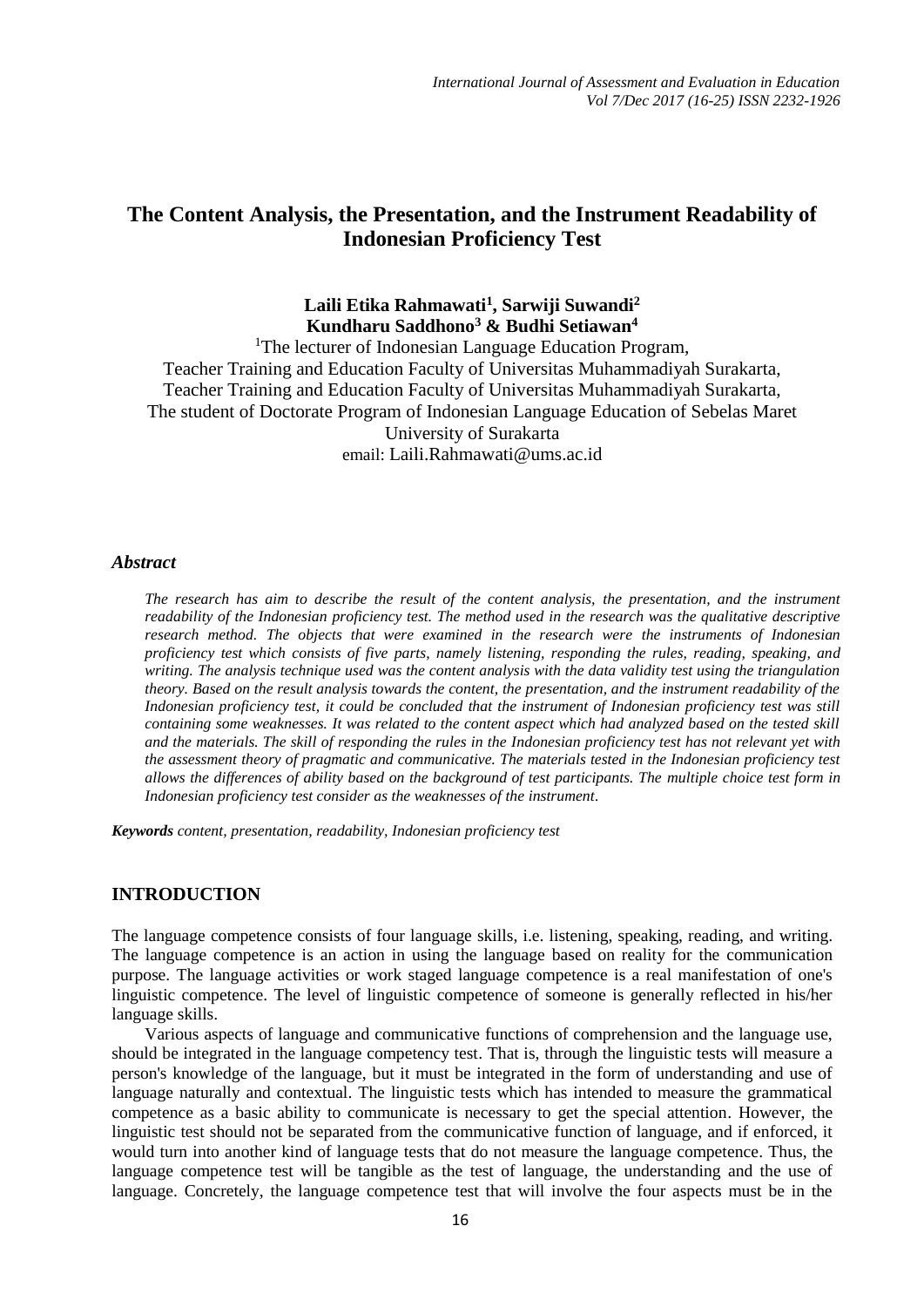contextual side. That is, it must be in a situation of actual use, reasonable, and laid in a particular context. If the aspects above being ignored, the test of that four language skills could be plunged into an isolated and artificial test. Such test tendency actually is consider as the main problem of the language testing nowadays (Brown, 2004:10).

Meanwhile, the traditional language testing is still being used in the measurement of the language competence. The traditional language testing here is intended as a language testing that only has characteristics which require the activity of a test participant to choose an answer, show the knowledge mastery, and recall or recognition. Therefore, the low or the high score of the participant is not necessarily reflects his/her level of competence.

Various forms of test which has provided the answer options, for example, the form of an objective test questions like the true-false type and the multiple-choice type, are the examples of a traditional test. Various tests type that measure the competence of language such as test of structures and vocabulary which were belonging to discrete type, clearly categorized as a matter of traditional tests. In fact, the questions that measure language competence such as listening and reading which are made in the form of multiple choice tests could also be categorized as a traditional test. Various examinations test that use multiple choice questions, for example, general tests, semester exams, college entrance examination, entrance examination of employees, were also in the category of traditional tests.

The Language Centre has successfully designed a kind of test instrument which can be used to measure a person's Indonesian proficiency. The test is known as the Indonesian language proficiency test, and furthermore it is called as UKBI. UKBI is a standard test that was developed in accordance with modern testing theory and is designed to measure a person's proficiency in the Indonesian language, both spoken and written. UKBI has been tested to Indonesian speakers from diverse social strata, occupation, and educational background. In addition, UKBI also had been tested to foreign speakers (Solihah dan Dony, 2005:1).

The materials of UKBI were the use of Indonesian language which implemented in various fields, such as history, culture, law, and economics. The material was taken from various sources, among others, the mass media (electronic and print) and / or books. With that materials, the UKBI test the competence of orally and writing communication in Indonesian, both concerning the ability of receptive and productive. The receptive abilities related to understanding the content of spoken discourse and written discourse contents and the sensitivity to Indonesian language rule. The receptive abilities tested in the form of multiple choice questions with four options. Meanwhile, the productive capability relates to use the Indonesian language skills in written and oral ability. The skill in using the written Indonesian language is measured by the arrangement of written discourse. And the skill in using the oral Indonesian language is measured by the interview which consists of the monolog and dialog (Team of UKBI, 2003: 4).

Nurgiyantoro (2010:284-323) has stated that there are several language tests, they are the integrative, pragmatics, and communicative test. The language proficiency test is a type of test that is designed to measure the language proficiency of the test participants regardless where and when the participant has acquired the language skills. The content and the arrangement of this test type were not associated with the syllabus or teaching program of the specific language (Heaton in Widiastuti, 2006: 61).

Brown (2004:83-86) stated that there are four of English language proficiency tests which are commercialized internationally, they are TOEFL (Test of English as Foreign LAnguage, MELAB (Michigan English Language Assesment Battery), IELTS (International English Language Testing System), and TOEIC (Tes of English for International Communication). These four types of tests are intended to measure all of the language competence. Each of these types of tests has differences in implementation. This can be seen in the following table.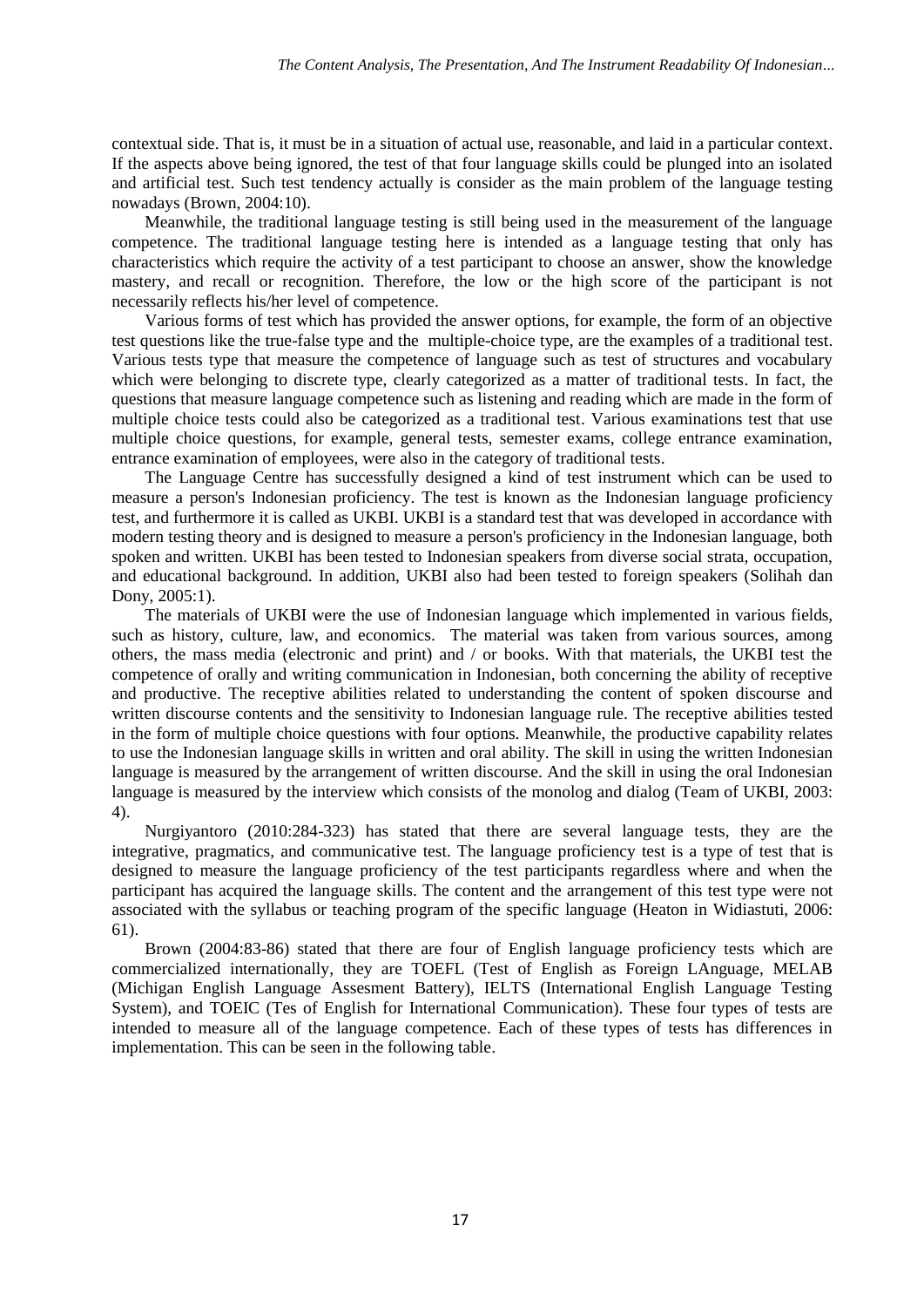|                    | <b>TOEFL</b>                                                                                                                       | <b>MELAB</b>                                                                                                                  | <b>IELTS</b>                                                                                                                                                                                                                            | <b>TOEIC</b>                                                             |
|--------------------|------------------------------------------------------------------------------------------------------------------------------------|-------------------------------------------------------------------------------------------------------------------------------|-----------------------------------------------------------------------------------------------------------------------------------------------------------------------------------------------------------------------------------------|--------------------------------------------------------------------------|
| Producer           | The test service<br>in education<br>field                                                                                          | English<br>Institute,<br>University of<br>Michigan                                                                            | Arranged jointly by<br>the Association of<br>Local exams in<br>University of<br>Cambridge (UCLES),<br>the British Council,<br>dan IDP Education<br>Australia                                                                            | International testing<br>group, educational<br>testing services          |
| Goal               | To test all the<br>proficiency<br>(language<br>skills)                                                                             | To test all the<br>proficiency<br>(language<br>skills)                                                                        | To test all the<br>proficiency (language<br>skills)                                                                                                                                                                                     | To test all the<br>proficiency (language<br>skills)                      |
| Market<br>coverage | Almost all<br>exclusively<br>universities and<br>colleges for<br>educational<br>purposes                                           | A large part of<br>the Anglo-<br>American and<br>Canada<br>language<br>program; some<br>of education<br>field in<br>worldwide | Professional<br>organizations and<br>academic institutions<br>in Australia, Britain,<br>Canada, and New<br>Zealand. The<br>academic institution<br>in the United States<br>began accepting<br><b>IELTS</b> for<br>educational purposes. | World industrial<br>labor, trade, and<br>businesses around the<br>world. |
| Type               | Computer based<br>(and the two<br>part of test are<br>the computer<br>adaptive)<br>The paper based<br>version is also<br>available | Paper based                                                                                                                   | Computer based<br>(consists of reading<br>and writing test);<br>paper based is used<br>for the listening and<br>speaking module                                                                                                         | Computer based and<br>the paper based<br>version is also<br>available    |
| Response<br>model  | Multiple choice<br>and essay<br>response                                                                                           | Multiple choice<br>and essay<br>response                                                                                      | Multiple choice,<br>essay, and oral<br>response                                                                                                                                                                                         | Multiple choice<br>response                                              |
| Time<br>Allocation | Up to four<br>hours (computer<br>based); three<br>hours (paper<br>based)                                                           | $2,5$ to $3,5$ hours                                                                                                          | Two hours and forty<br>five minutes                                                                                                                                                                                                     | Two hours                                                                |

**Tabel 1** The differences between TOEFL, MELAB, IELTS, and TOEIC

In contrast to the above explanation, Indonesia proficiency test until now only known as one type of test, i.e. UKBI. UKBI developed by the Language Center of the National Education Ministry which is now known as the Agency for Founding and Language Development. UKBI embodied in the form of batteries A, B, C, and D. Based on the problem difficulties or the difficulty level, the battery of UKBI divided into two types, namely type 1 and type 2. Type 1 is designed for those who have more complex communication needs for vocational and / or academic purposes. Meanwhile, type 2 is designed for those who have a need for simpler communication for social and / or vocational purposes. Thus, the questions of battery type 1 have a higher difficulty level or a weight heavier scale of questions than about the battery type 2. The time required to do all the sections of UKBI is 2 hours and 15 minutes.

Based on the differences in every standardized test, both the standardized tests of English and the standardized tests of Indonesian, it is necessary to describe some theories which related to matters that determine the standardized tests. The matters of which are related to the content, presentation, and readability.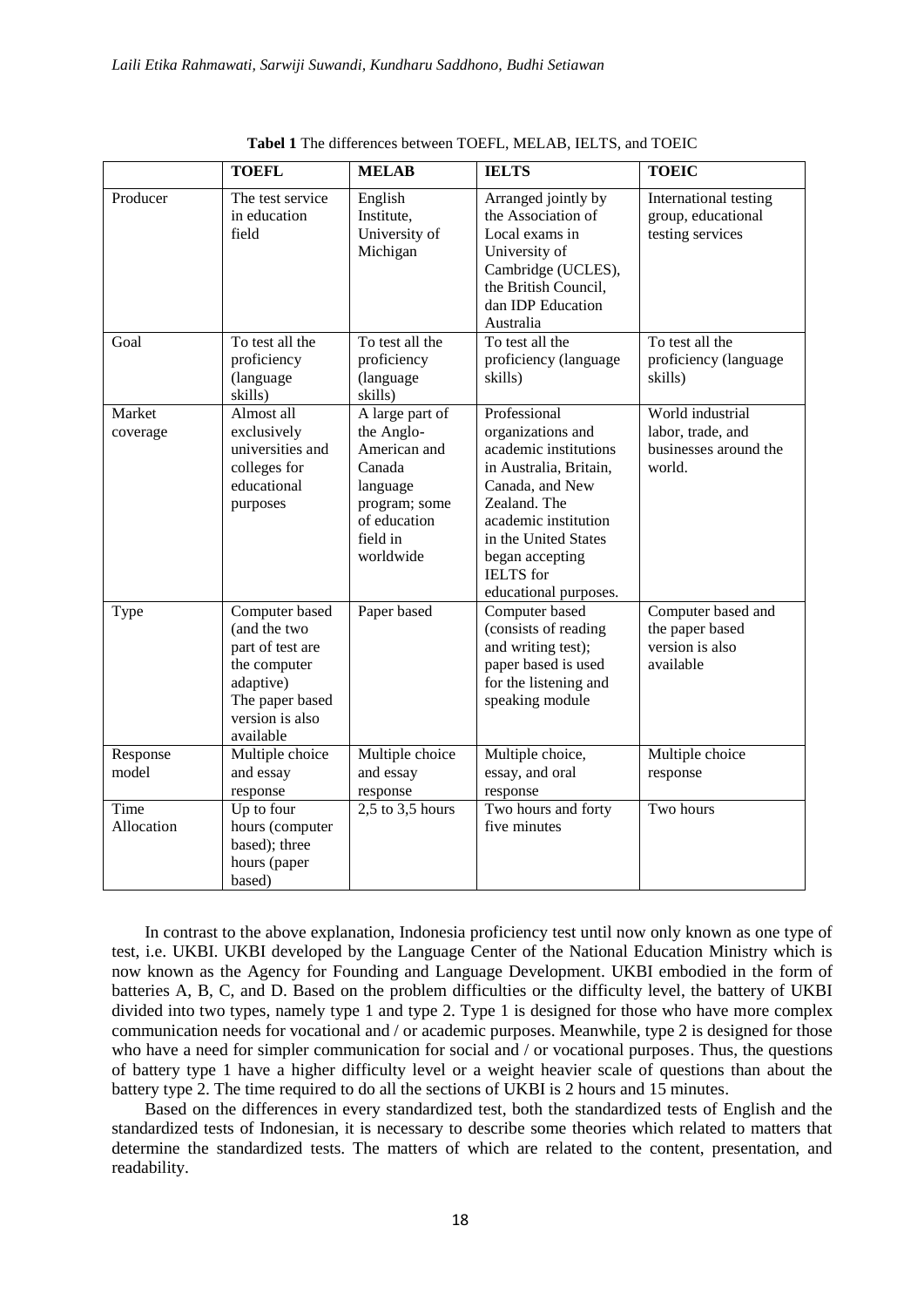Sakri in Nababan (2003:62) stated that the readability indicates the degree of ease of an article to be understood its point. The readability depends on the average length of sentences, the number of new words and the used of grammatical complexity stated by Richards in Nababan (2003:63). In addition, the use of foreign and regions words, taxa words and sentences, and incomplete sentences are also factors that cause the text readability becomes low. Suladi, et al. (2000:5) complements the above opinion by stating that in order to measure the level of readability need to consider several variables, namely the structure of the language, the content of the discourse, the typography, and the interest in reading.

In complementing the above opinion, the readability can be seen from several elements, among others, the ease, the attractiveness, and the understandable (Gilliland, 1972). The ease related to writing style, that is the typefaces such as the use of letters, the regularity distance, and so on. The ease associated with the word recognition speed, error rate, clarity, and speed of eye fixations in reading. The attractiveness related to interest in reading, the density of ideas in reading, and the writing style beauty. The understandable associated with the characteristics in using the words and sentences, such as the short-length of sentences and the rate / frequency of the use of words, phrases, clauses within the sentences. Furthermore, Klare (1984: 726) stated that the readability includes three things namely, the typography, the interest in reading adjusted to the values contained in the reading, and the writing style. Several theories about the readability indicators have been expressed by some experts. For example the use of Fry graphs, the Fog formula, the Flesch formula, and the Cloze test (Ginting, 1997: 56). To measure the readability of the Indonesian text is more commonly used.

Alibakhshi and Ali (2011:1304) in their study of TOEFL external validity of the doctoral entrance examination in Iran stated that the external validity (in general) is one aspect of construct validity associated with the inference which considered as the basic of the test participants assessment. The external validity is considered as the essential in a high level test, such as the English test for the academic/special purpose which is used to evaluate the test participant proficiency in English generally in order to investigate the TOEFL test validity in general that is being used by the universities in Iran to determine the Ph.D. candidates. Therefore, it is used the mix design research. The quantitative data were collected through a self-assessment instrument that contains personal information and 40 items of questions which is designed on five points in Likert scale. A total of 450 students from various universities of doctoral program in Iran had participated in this study. The research data were analyzed using descriptive and inferential statistics which include the approach of principal component analysis, the same analysis of variance and regression analysis. The Qualitative data were analyzed through content analysis. The Result of the study indicates that there is a significant difference between the average value of the participants in the TOEFL test with a mean value of them in academic language skills. Furthermore, TOEFL scores could not predict the participants test scores significantly in the use of academic language at the situation using the target language. Therefore, the TOEFL test developers should take the proficiency issue in general for the consideration when planning the TOEFL test.

The research result of Alibakhshi and Ali (2011) can be used as a basis in the development of Indonesian language competence test model by taking into account the academic background of the test participants. The suitability between the test materials and the academic background of the test participants can predict the academic ability based on the subject disciplines studied. As a diagnostic tool, the instrument developed should be able to predict the results that will be achieved based on the results of the test conducted.

Behfrouz and Nahvi (2013:30) in their study entitled "The Effects of Test Instrument on Reading Ability in IELTS" explained that one of the abilities that involves thinking was reading. Reading is a capability that makes the students become familiar with the ideas of others; compare and contrast the different ideas; testing and evaluating arguments, interpretations, beliefs, or theories; make inferences, predictions, or interpretation; and explore the implications and consequences. In essence, reading is an ability that encourages students to think critically. Therefore, this study aimed to investigate the influence of the characteristics of test instrument on the ability of the students on the reading in the IELTS test. To complete the research purposes, a sample of 50 boys and girls had participated in this study. To ensure the homogeneity of the test participants and to determine the level of student proficiency in reading, a reading section of IELTS test has been carried out at the beginning of the study. Furthermore, the five forms of IELTS test is given to the participants. The Data were analyzed using oneway ANOVA and Scheffe test. Data revealed that the participants showed a difference in the IELTS test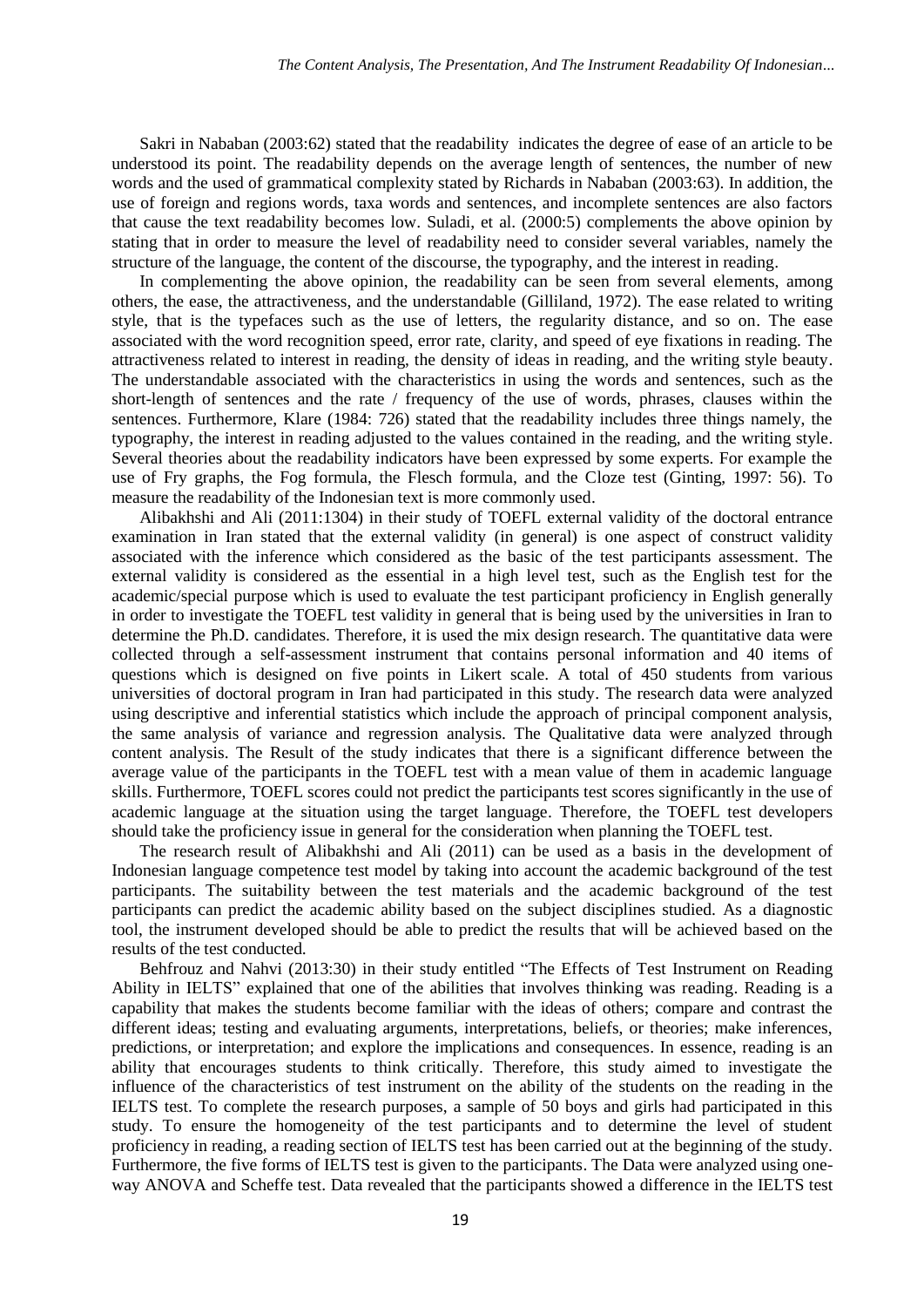because of differences in the form of test instrument given as an action. The results showed that the characteristics of the test instrument have a significant influence on the ability to reading test on the IELTS test.

Based on the research results by Behfrouz and Nahvi (2013) above, the development of Indonesian language competence test model also need to consider the characteristics of the test instrument. The characteristics differences of the test instrument which significantly could distinguish the ability of the test participants need to be conducted in order to be able to demonstrate the validity of the test instrument.

Namdar and Bagheri (2012: 150) in their research on the effect of instructing the behavior of impression management in maximizing the performance of applicants in the IELTS speaking test exposed that the speaking activity deemed to be within the constraints of time. When the speaking process conducted, the speaker is in a position under constant pressure to follow the messages received and led to the rapid formulation to respond his/her partner. In the IELTS speaking test, the understanding of communicative interview creates an ideal situation for potential employees / job applicants to use the impression management behavior. Sixty IELTS students who study at the Institute of Baahar in Shiraz, Iran was selected for this study and were divided into two groups: control and experimental. The experimental group received the treatment and the students are taught tactics of impression management. At the end of the program, students participate in the test and their verbal abilities assessed by a certified IELTS examiner. Interview processes were also recorded by video and the participants were asked to follow the posttest interview and asked to complete a questionnaire of posttest. The result of research proves the positive influence of impression management instruction in the performances of the candidates on IELTS speaking test.

Veerappan and Sulaiman (2012: 138) in a study entitled "A review of the IELTS Writing Test, Results of The test, and Reliability between the assessors show that assessment could not be trusted and there was a difference of opinion between the assessors who provide different assessment. The total accumulated score as much as 588 of the maximum score 900 and the rate score of nine students as much as 65.3% and failed to reach the limit values were six students. Test of IELTS uses a holistic assessment, the assessor reveals that the assessment rubrics are unclear in defining the quality of writing. This assessment revealed analytical scoring system as a better procedure in assessing the IELTS test, in which the system uses separate scales for assessing the aspects of different writing than with a single score. The reliability between the assessors can be overcome if the test providers can complement the assessment scale that can be clearly equate the total value obtained by a person which could not be generalized to all of the IELTS candidates. Furthermore, there are many limitations in this study such as the lack of learning preparation by the students, the experience of the assessors to assess, limited time, reliability of the test and the methods validity of the score tabulation.

UKBI as a test instrument for measuring language competence need to be analyzed its content, presentation and readability based on the theories above. Therefore, it can be seen from the usage values of the test result conducted by applying the instrument of UKBI. The reliability of UKBI instrument will have an impact on its meaning to a policy making.

## **METHODS**

Generally, the research method is belonging to the research and development (R&D) domain. It is conducted as the preliminary study in order to determine the background field of the problem statements in the case of Indonesian language competence test. In particular, the method used in this research is descriptive qualitative research methods. Objects that were examined in this study is a Indonesian language proficiency test instruments, which consists of five parts, namely listening, responding rules, reading, speaking, and writing. The analysis technique used is content analysis with the data validity test using the triangulation theory.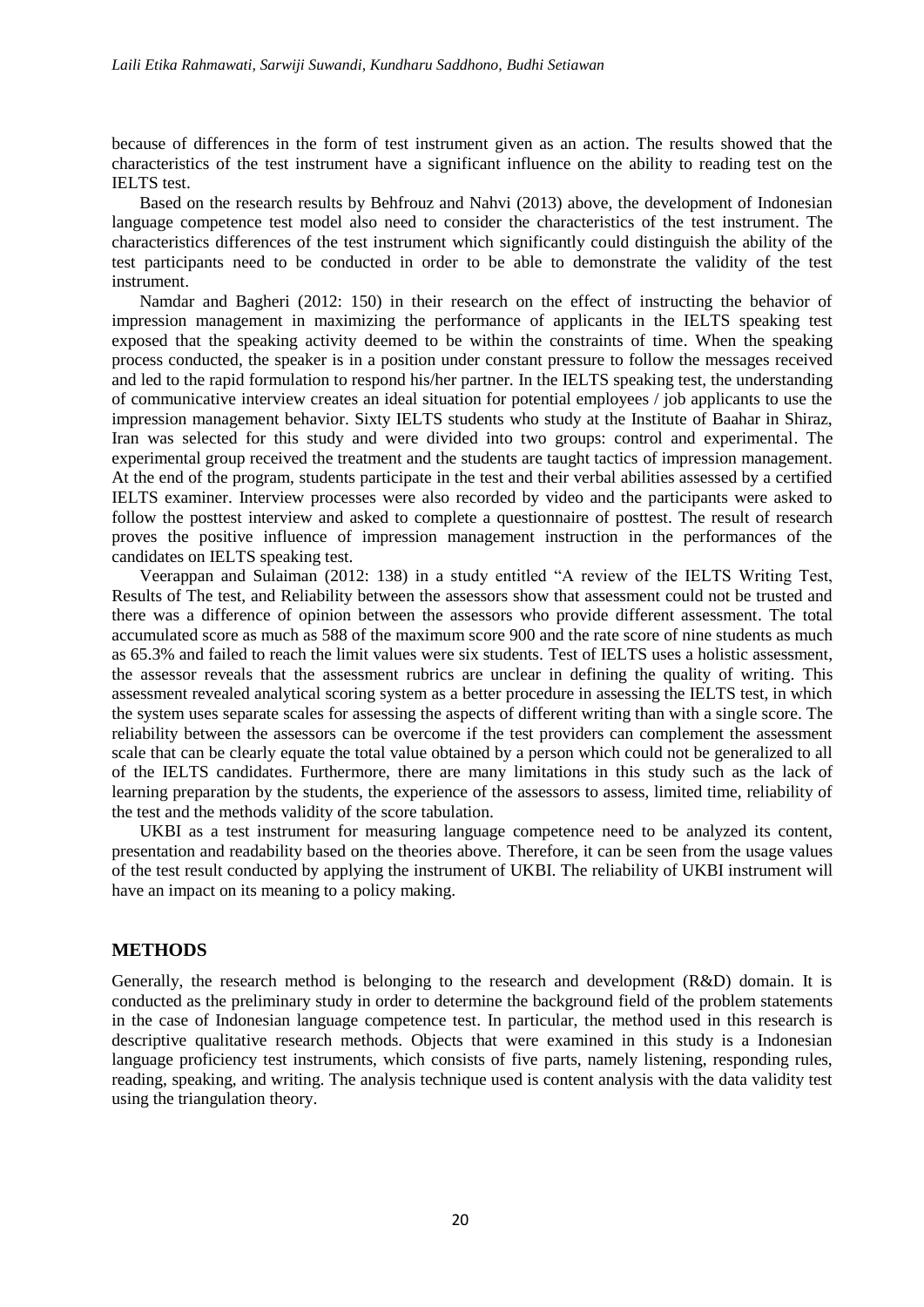## **RESULT AND DISCUSSION**

UKBI instrument in general can be described in the following table.

| <b>The Skill Tested</b> | The Number of<br><b>Test Instrument</b> | <b>Time</b><br><b>Allocation</b> | <b>Test Instrument</b><br>Form |
|-------------------------|-----------------------------------------|----------------------------------|--------------------------------|
|                         |                                         |                                  |                                |
| Listening               | 40                                      | 25 minutes                       | Multiple Choice                |
| Responding the Rule     | 25                                      | 20 minutes                       | Multiple Choice                |
| Reading                 | 40                                      | 45 minutes                       | Multiple Choice                |
| Writing                 |                                         | 30 minutes                       | Practice                       |
| Speaking                |                                         | 15 minutes                       | Practice                       |

**Table 2** The skill tested, the number of test instrument, and the time allocation of UKBI instrument.

Based on the table above, UKBI instrument analysis is based on three principal study, namely: (1) the content, the content analysis in UKBI based on two aspects, namely communication skills that are tested and the material; (2) the presentation, the presentation is analyzed based on aspects of the matter and the time required to perform each competency; and (3) the readability, the readability is analyzed based on typography, interest in reading, and writing style.

## **1. The Content**

## **a. The Communication Skills Tested**

The Communication skills tested were listening skills, responding rules, reading, speaking, and writing. The skills of responding rule need to be consider again because based on the pragmatics and communicative assessment theories, the assessment that related to grammar mastery can be conducted in the same time with the implementation of the four language skills assessment. Thus, the assessment of competence in Indonesian language fairly categorized into two, namely expressive (speaking and writing) and receptive (listening and reading).

The skill of reponding the rule in Indonesian Language Competence Test (UKBI) is carried out separately in the discontinuous context. It can be seen in the following example.

The immigrants occupied the residence

(A) Settlement

(B) Settlement area

that has been provided by the government

(C) was provided

(D) has been provided

*Para transmigran menempati pemukiman yang*

*(A) permukiman (B) daerah permukiman*

*telah disediakan oleh pemerintah daerah setempat.*

*(C) sudah disediakan*

*(D) telah disediakan* 

The question above is considered as very important in formal writing in the term of correct language use of Indonesian. However, the facts in everyday communication people are more familiar to the word residence *(pemukiman)* rather than settlement *(permukiman)* as a meaningful word to settle an area. It coused some misunderstanding in speech. Therefore, grammar response questions will be more meaningfull if they have been integrated with some questions that were used for measuring the receptive ability or students' productivity.

The integration of question response in receptive abilities or productivity can be presented in the form of reading competence test as follows.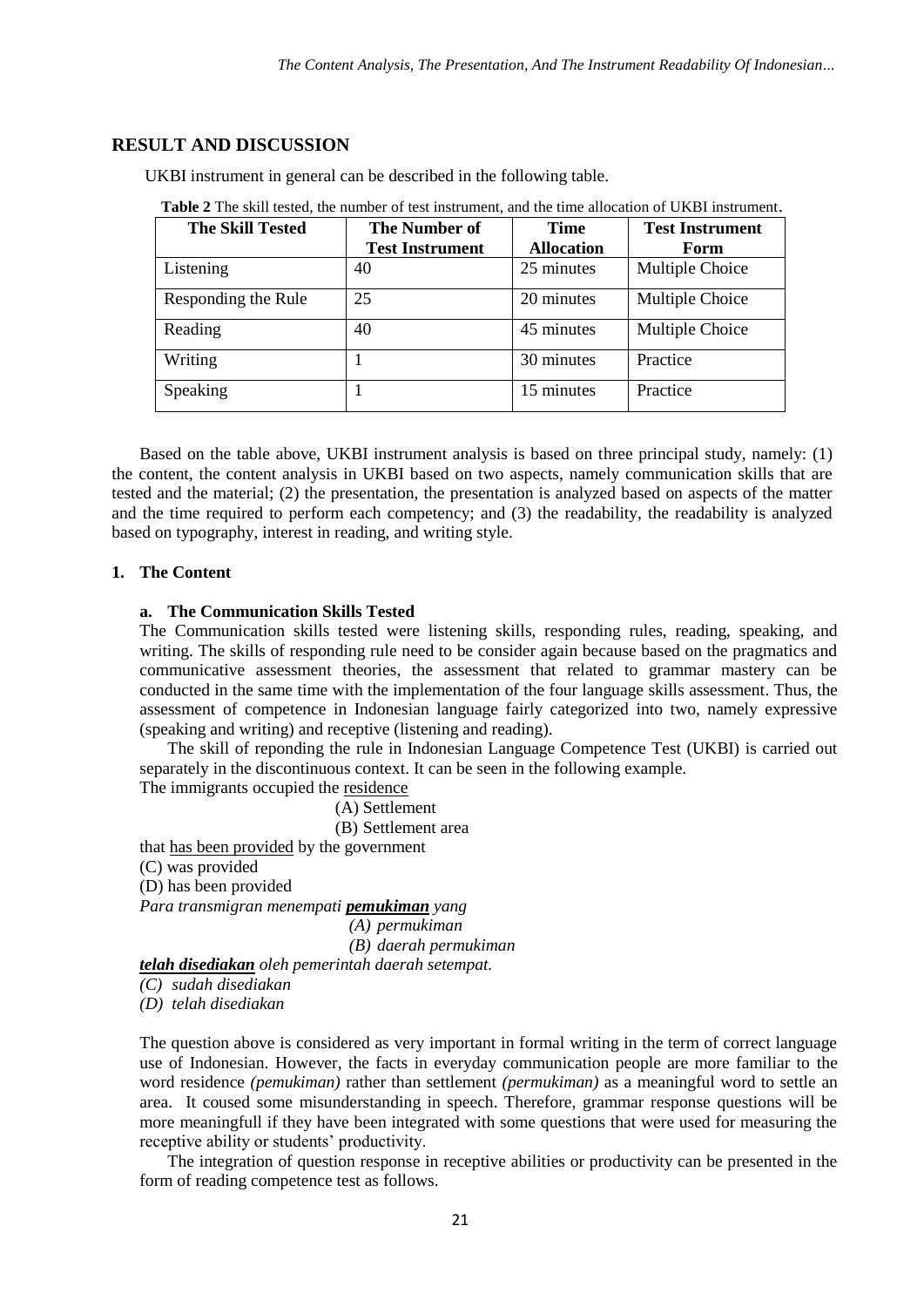#### Directions:

Complete the following hiatus sentences! The answer shall not be more than one word.

A house that has a good (1) … and decent enough to be called home (2) …. Besides a good ventilations, (3) … morning sunshine also supports our health system for the occupants. The design is also very important to be considered, whether it is interior design or (4) …. One of which is open green space on the roof since (5) … able to reduce the heat.

*Rumah yang memiliki (1) ... yang baik dan cukup biasa disebut dengan rumah (2)... Selain sirkulasi udara yang baik, (3)... matahari pagi bisa membuka sistem kesehatan tersendiri bagi penghuninya. Desain rumah juga perlu diperhatikan, baik desain interior maupun (4)... . Salah satunya adalah ruang hijau di bagian atas rumah karena (5)... dapat meredam panas.* 

The questions above, besides can be used to measure the students' reading ability, also can be used to measure language competence, especially in terms of grammar and vocabulary.

## **b. Materials**

The materials which are developed as the instrument of UKBI taken from various fields (e.g. law, social, economic, etc.). The material was taken from the mass media (print / electronic) and books. It has the weakness if the test instruments were done by participants who have the background knowledge suitable with the test instrument. It means that the acquirement of high scores could be achieved not due to understand about the test instrument, but it due to the background knowledge before. Therefore, the materials of the test instrument should be neutral through the process of materials selecting which needed in general. The passages contents which do not in accordance with the interests and needs, experience and cognitive range, and do not in accordance with the subject being studied, it will add to the difficulty level of discourse. In addition to these aspects, test instruments should be free from political and religious elements in order to avoid the conflicts.

The preference of natural science field can be seen in the passage about the coelacanth fish. In the such passage, it can be found many of vocabularies which have known by the students which came from the natural science class. Other vocabularies are *Latimeria Chalemnae*, taxonomy, *Latimeria manadoensis*, the comoro, and the zoology.

The passage is considered as easier to be better understood by the students who came from the natural science background than the students who came from the social science background. It happens because the vocabularies are easier to be understood by the students who came from the same background knowledge with the terms.

#### **2. The Presentation**

## **a. The Test Instrument Form**

The test instrument of UKBI is presented in the form of multiple choice questions for the listening, responding the rule, and reading, whereas speaking and writing are presented in the form of images. The form of such test instrument has advantages and weaknesses. The advantages of the multiple choice form are the time correcting is faster than the subjective tests form, in addition, the coverage of material presented can be complex. However, the form of such test instrument also contains some weaknesses, they are:

- 1) The form of multiple choice questions provide great opportunities to the participants to work together;
- 2) The form of multiple choice questions may not be able to photograph the actual competence because there is a great chance to answer with a guess based on the multiple choice answers which has already available;
- 3) The form of responding rule of test instrument can be a kind of trap to test participants who do not really understand the instructions of the test instrument;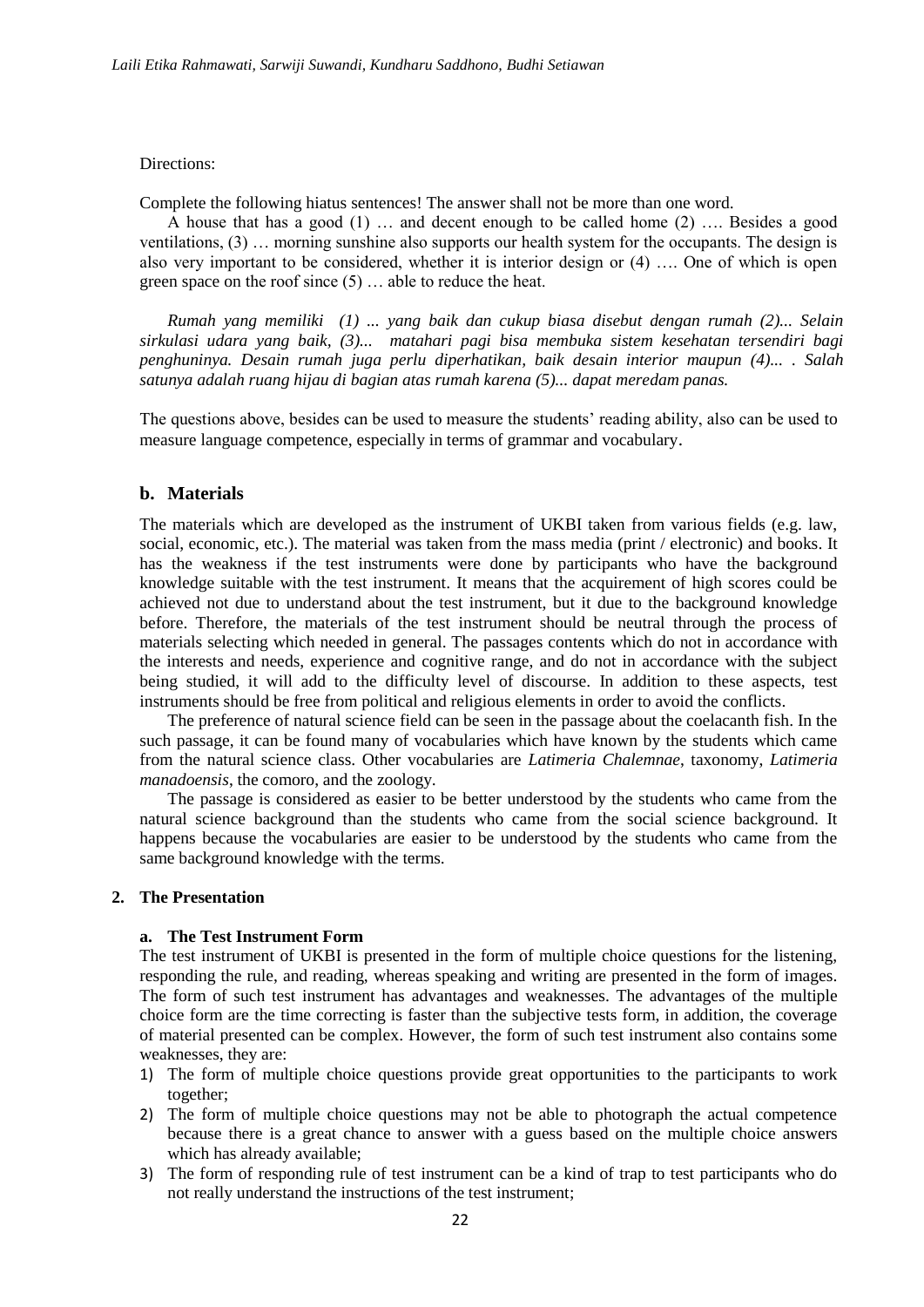4) The form of the speaking and writing test instrument that is presented in the form of a picture can be a problem if the prints of the pictures in the test instrument's paper are not good in quality;

To overcome these weaknesses, it is suggested to apply some of the following:

- 1) The form of the test instrument remains in the form of an objective type, but it should be combined between the filling gaps test questions type, true-false, matching, multiple choice, paraphrasing type, etc.
- 2) The form of speaking test instrument should not be an image that required a description, but it should be in the form of an issue written on a card (Q-card), then the test participants give comments based on the topic stated in the card.
- 3) The form of writing skill test instrument should not only consist of one task, but two tasks. The first task is describing the data or an image and the second task is giving an opinion related to the topic given by considering the number of the words written.

### **b. The time allotment to finish each section of the test instrument**

The number of time allotment to finish all the test instrument sections of UKBI is 135 minutes which consist of:

- 1) Listening: 25 minutes to finish 40 items of test instrument questions
- 2) Responding the rule: 20 minutes to finish 25 items of test instrument questions
- 3) Reading: 45 minutes to finish 40 items of test instrument questions
- 4) Writing: 30 minutes to finish
- 5) Speaking: 15 minutes to finish

Based on the description of the time division on each skill tested, it presents the irregularities on listening, responding the rule, and reading skills.

- 1) Listening skill: the test instrument question which consists of 40 items that should be finished in 25 minutes requires the test participant to be able to finish each question in less than one minute. The test participants were impressed as they were not given the opportunity to think about the answer to be chosen.
- 2) Responding the rule: the task in responding the rule which consists of 25 numbers of items should be done in limited time as 20 minutes, so that there is an unfair indication to finish the task items. It suggested having one minute for each number of the task items.
- 3) Reading skill: In reading the passage, the test participant should have an extra time to finish the passage that consider as the basic to answer the questions given. There are five passages presented in the reading test instrument and consists of eight item questions for each passage so that only one minute for a passage to be understood by the test participant.

## **3. The Readability of the Text**

#### **a. Typograph**

The Typograph relates to the structure and use of the letter. UKBI test instrument has already fulfill the standards if is examined from typograph elements. It is known by the selection of letter, spacing, and the layout which consider as suitable with the standards requirement. There are only on some test sections that need a little bit improvement. For example in section II (responding rules), space adjusting and layout setting should refer to the principle of consistency that the reader is easier to understand the text that has been read. Associated with the use of letters, it is considered as appropriate because of the element of readability has already qualified.

## **b. The Reading Interest**

Relating to the opinion of Klare (1984: 726), interest in reading affects the readability of a text. It is related to the density of ideas, clarity of ideas, and the beauty. Referring to the UKBI test instrument, elements of interest in reading is regarded as a necessity. That is, participants are required to read and understand the idea. In section III (reading), some text has been implementing this element. For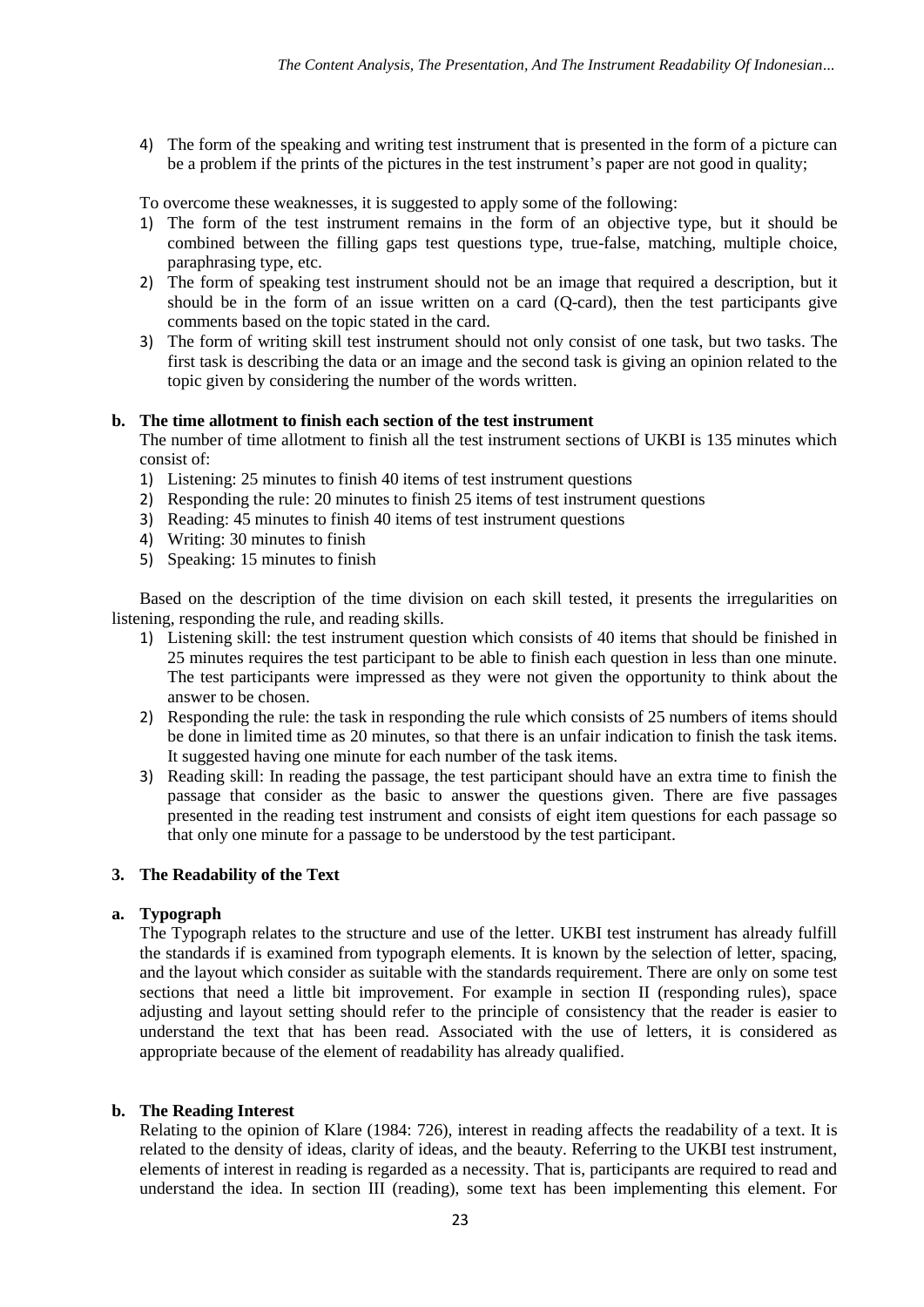example there is a task item type in the form of procedure text, exposition text, and explanation text. When UKBI is compared with other language proficiency test, for example TOEFL and IELTS, then there is equivalence in the text variations presented. It will affect interest in reading the text readability. However, based on interviews with some respondents who had ever take part in UKBI test, they stated that their reading interest toward the text presented as a basis for answering the questions were in the low condition. It was happened because the texts presented were lack in attracting their reading interest. The texts presented were too general and considered as less useful, for example, the dialog presented in the listening test which related to a person being in the salon and a passage about the product of formula milk. To attract the interest in reading of the test participants, the test instrument arrangers should be considering the urgency of the information presented.

#### **c. The Writing Style**

The Writing Style is associated with the characteristic of the diction used, the selection of topics, and conformity with the reader. Selection of reading material of UKBI test in section III covers several fields of study. It can be said to correspond to the main purpose of holding the Indonesian language proficiency test. Some inputs that can be raised related to legibility elements are as follows.

- 1) Selection of reading material should be more common / general.
- 2) The use of diction should not refer to specific disciplines.
- 3) Selection of the theme / topic can shows the wisdom of Indonesian culture.
- 4) Preparation of questions based on the level of difficulty.
- 5) Preparation of questions based on some elements of legibility.
- 6) Question sorted by voice response that was played (in the listening test) so difficult problem does not caused by a sequence of questions that intentionally scrambled.

## **THE CONCLUSION**

Based on the analysis of UKBI test instruments, based on its content, presentation, and legibility, it is known that the test instrument of UKBI still contains some weaknesses. Relating to the content aspect, it was analyzed based on the tested skills and its materials. Skills in responding the rule in UKBI test instrument were less relevant to the theory of pragmatics and communicative assessment. The material tested allow for differences in the ability of the test participants based on the test participants background. The form of multiple choice questions in UKBI test instrument was considered as a weakness of this test instrument.

## **REFERENCES**

Alibakhshi, Goudarz dan Ali, Hassan Ghand. (2011). External validity of TOEFL section of Doctoral Entrance Examination in Iran: a mixed design study. *Theory and Practice in Language Studi* 1 (10) 1304-1310.

Behfrouz, Behnam & Nahvi, Elham. (2013). The effect of task characteristics on IELTS reading performance. *Open Journal of Modern Linguistics* 3 (1) 30-39.

Brown, H. Douglas. (2004). *Language assesment, principles and classroom practice*. San Fransisco: Longman. Gilliland, John. (1972). *Readability.* London: Holder and Stoughton.

- Ginting, Setia. (1997). Mencari formula keterbacaan bahasa Indonesia untuk kepentingan pengajaran. *Jurnal Widya* 146 (14) 56-62.
- Klare, G.R. (1984). *Readability: Handbook of reading research*. New York: Longman Inc.

Nababan, M. Rudolf. (2003). *Teori Menerjemah Bahasa Inggris*. Yogyakarta: Pustaka Pelajar.

Namdar, Sara & Bagheri, Mohammad Sadegh. (2012). The effect of instructing impression management behaviour

on maximizing applicants' performance in the IELTS speaking test. *English Language Teaching,* 5 (4) 150-160. Nurgiyantoro, Burhan. (2010). *Penilaian pembelajaran bahasa berbasis kompetensi*. Yogyakarta: BPFE.

Solihah, Atikah & Dony Setiawan. (2005). *Bedah Soal UKBI*. Jakarta: Pusat Bahasa, Departemen Peniikan Nasional. Suladi; Astuti, Wiwiek Dwi, & Biskoyo, K. (2000). *Keterbacaan kalimat bahasa Indonesia dalam Buku Pelajaran SLTP*. Jakarta: Departemen Pendidikan Nasional.

Tim UKBI. (2003). *Uji kemahiran berbahasa Indonesia*. Jakarta: Pusat Bahasa, Depdiknas.